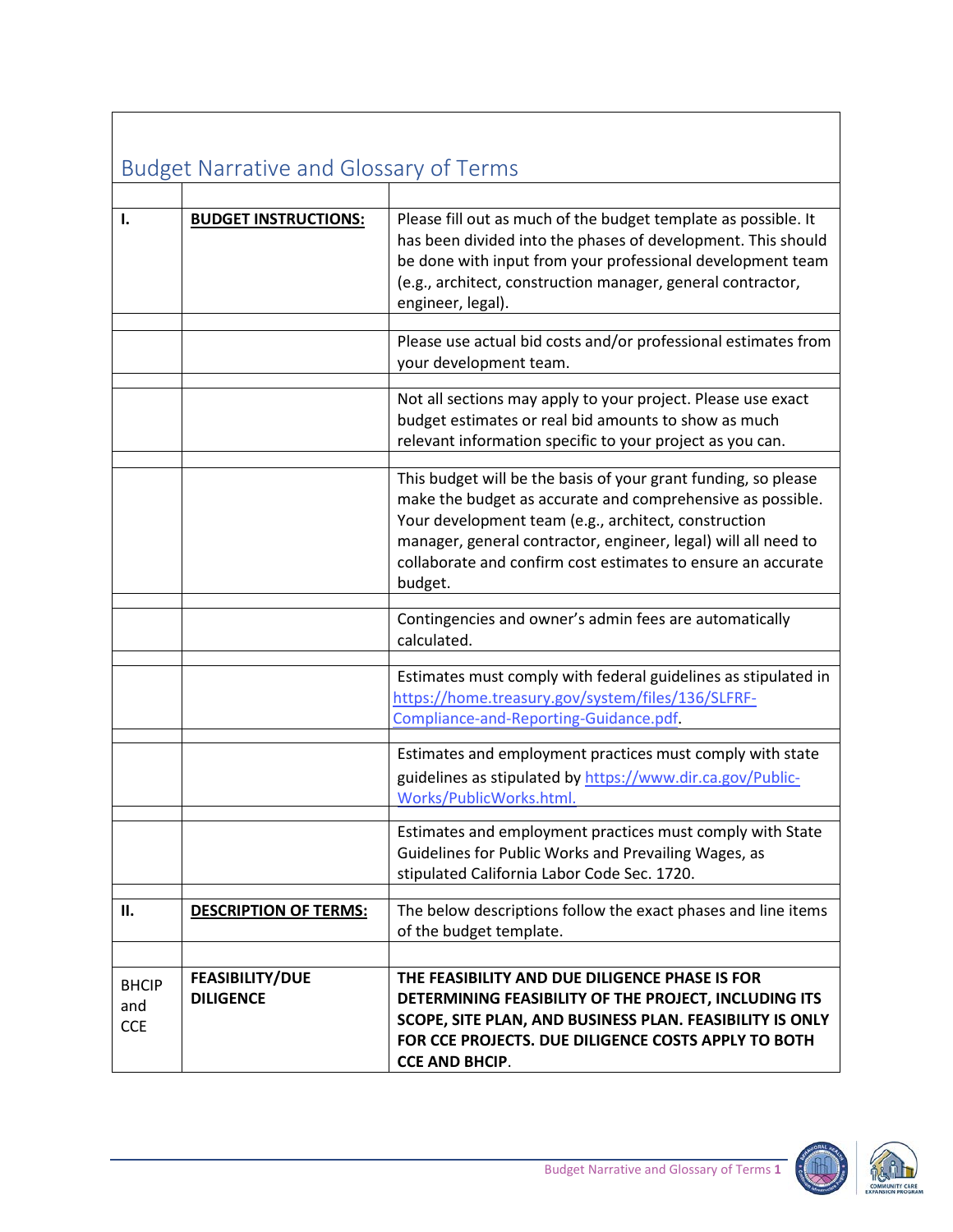|            | <b>Owner Administration</b>      | Costs of general administration for facility owners and                                                                    |
|------------|----------------------------------|----------------------------------------------------------------------------------------------------------------------------|
|            | (10% autofill)                   | operators who are not a professional development company.                                                                  |
|            |                                  | This is for support of owner/operators' usual business                                                                     |
|            |                                  | administration expenses during this phase of the project.                                                                  |
|            | Legal                            | Cost of legal work associated with feasibility, due diligence,                                                             |
|            |                                  | contracting team, and retainer. Estimated total \$20,000,                                                                  |
|            |                                  | based on hourly rates.                                                                                                     |
|            | Architect                        | Cost of architectural work associated with fit study, site plan,                                                           |
|            |                                  | conceptual drawings, and design. Should be a flat rate per                                                                 |
|            |                                  | phase plus overtime if needed.                                                                                             |
|            | Consultants (Specify)            | Cost of specialty consultants depending on project scope.                                                                  |
|            |                                  | Examples include traffic, utilities, and public relations. Should                                                          |
|            |                                  | be a flat rate per phase plus overtime if needed. Please                                                                   |
|            |                                  | provide an explanation in the NOTES section.                                                                               |
|            | Engineers                        | Cost of engineering services for Feasibility phase. Examples                                                               |
|            |                                  | include civil engineer, soils engineer, and structural                                                                     |
|            |                                  | engineering for SIR. Should be a flat rate per phase plus                                                                  |
|            |                                  | overtime if needed.                                                                                                        |
|            | Construction                     | Cost of construction manager throughout the Feasibility and                                                                |
|            | Manager/Owner's Rep              | Due Diligence phase. Should be a flat rate per phase plus                                                                  |
|            |                                  | overtime if needed.                                                                                                        |
|            | Site Investigation Report        | Cost to complete the SIR. This includes reporting on the site's                                                            |
|            | (SIR)                            | soils, underground water, geo-technical conditions, and Phase                                                              |
|            |                                  | I Environmental Site Assessment. Should be a flat rate per                                                                 |
|            |                                  | phase plus overtime if needed.                                                                                             |
|            | Site Surveys (Soils and          | Cost to complete a Soils and Environmental Study if a                                                                      |
|            | Environmental Study)             | complete SIR is not conducted.                                                                                             |
|            | <b>Other Due Diligence Costs</b> | Other costs incurred as needed depending on scope of                                                                       |
|            |                                  | project. Please provide an explanation in the NOTES section.                                                               |
|            | Contingency (10% autofill)       | Contingency funds will be held in separate account for project                                                             |
|            |                                  | owner reserve costs on an as-needed emergency basis.                                                                       |
|            | <b>Total Feasibility/Due</b>     | Total costs of studies, legal, and admin to complete                                                                       |
|            | <b>Diligence Costs</b>           | Feasibility/Due Diligence phase.                                                                                           |
|            |                                  |                                                                                                                            |
| <b>CCE</b> | PRE-DEVELOPMENT                  | THE PRE-DEVELOPMENT PHASE, FOR CCE APPLICANTS ONLY,                                                                        |
| Only       |                                  | IS TO DEVELOP A SCHEMATIC DESIGN (SD) AND ESTABLISH A<br>PRELIMINARY SCOPE OF PROJECT, SCHEDULE, AND BUDGET.               |
|            | <b>Owner Administration</b>      | Costs of general administration for facility owners and                                                                    |
|            | (10% autofill)                   | operators who are not a professional development company.                                                                  |
|            |                                  | This is for support of owner/operators' usual business                                                                     |
|            |                                  | administration expenses during this phase of the project.                                                                  |
|            |                                  |                                                                                                                            |
|            |                                  |                                                                                                                            |
|            | Legal                            | Cost of legal work associated with pre-development                                                                         |
|            |                                  | contracting team, due diligence, and retainer. Estimated total                                                             |
|            |                                  | \$30,000, based on hourly rates.                                                                                           |
|            | Architect (Schematic<br>Design)  | Cost of architectural work associated with schematic design<br>and schematic drawing. Should be a flat rate per phase plus |

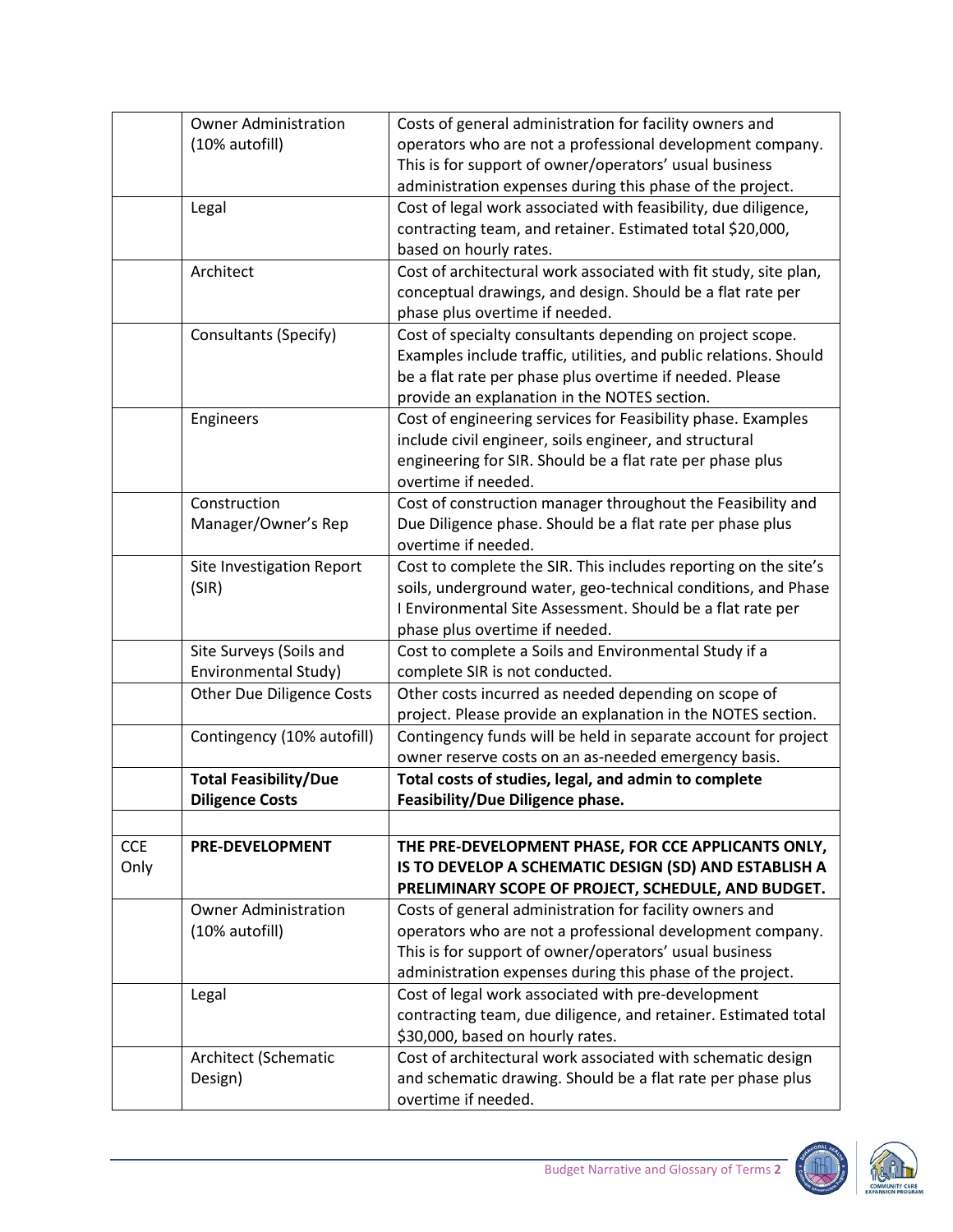|              | Construction                 | Cost of construction manager, owner's rep, or project                                                          |
|--------------|------------------------------|----------------------------------------------------------------------------------------------------------------|
|              | Manager/Owner's Rep          | executive for executive management of the pre-development                                                      |
|              |                              | team. Should be a flat rate plus overtime if needed.                                                           |
|              | Engineers                    | Cost of engineering services for pre-development phase.                                                        |
|              |                              | Examples include civil engineer, soils engineer, or structural                                                 |
|              |                              | engineer for pre-development. Should be a flat rate for the                                                    |
|              |                              | engineering team plus overtime if needed.                                                                      |
|              | Consultants (Specify)        | Cost of specialty consultants depending on project scope.                                                      |
|              |                              | Examples include traffic, utilities, or public relations. Should                                               |
|              |                              | be a flat rate per phase plus overtime if needed.                                                              |
|              | Consultants (Specify)        | Cost of Specialty Consultants depending on project scope.                                                      |
|              |                              | Examples include traffic, utilities, PR. Should be a flat rate per                                             |
|              |                              | phase plus overtime if needed.                                                                                 |
|              | <b>Other Pre-Dev Costs</b>   | Other costs incurred as needed depending on scope of                                                           |
|              | (Specify)                    | project. Please provide an explanation in the NOTES section.                                                   |
|              | <b>Other Pre-Dev Costs</b>   | Other costs incurred as needed depending on scope of                                                           |
|              | (Specify)                    | project. Please provide an explanation in the NOTES section.                                                   |
|              | <b>Other Pre-Dev Costs</b>   | Other costs incurred as needed depending on scope of                                                           |
|              | (Specify)                    | project. Please provide an explanation in the NOTES section.                                                   |
|              | Contingency (20% autofill)   | Contingency funds will be held in separate account for project                                                 |
|              | <b>Total Pre-Development</b> | owner reserve costs on an as-needed emergency basis.                                                           |
|              | <b>Costs</b>                 | Total costs to complete schematic design and all studies, due                                                  |
|              |                              | diligence, and legal work.                                                                                     |
|              |                              |                                                                                                                |
|              |                              |                                                                                                                |
| <b>BHCIP</b> | <b>DEVELOPMENT PLANNING</b>  | THE DEVELOPMENT PLANNING PHASE IS FOR DEVELOPING                                                               |
| and          |                              | AND COMPLETING DESIGN DRAWINGS (DDs) AND                                                                       |
| <b>CCE</b>   |                              | <b>CONSTRUCTION DRAWINGS (CDs), WITH THE SCOPE OF</b>                                                          |
|              |                              | PROJECT, SCHEDULE, AND BUDGET ESTABLISHED.                                                                     |
|              | <b>Owner Administration</b>  | Costs of general administration for facility owners and                                                        |
|              | (10% autofill)               | operators who are not a professional development company.                                                      |
|              |                              | This is for support of owner/operators' usual business                                                         |
|              |                              | administration expenses during this phase of the project.                                                      |
|              | Legal                        | Cost of legal work associated with development planning,                                                       |
|              |                              | contracting team, guaranteed maximum price (GMAX)                                                              |
|              |                              | negotiations, and retainer.                                                                                    |
|              | Architect (DDs and CDs)      | Cost of architectural work to complete DDs, coordinate and                                                     |
|              |                              | complete CDs, and work with planning department to secure                                                      |
|              |                              | building permits. Should be a flat rate per phase plus overtime<br>if needed.                                  |
|              | Construction                 |                                                                                                                |
|              | Manager/Owner's Rep          | Cost of construction manager, owner's rep, or project<br>executive for executive management of the development |
|              |                              | team. Should be a flat rate plus overtime if needed.                                                           |
|              | Civil Engineer               | Cost of civil engineering services required to develop civil                                                   |
|              |                              | plans for DDs and CDs, coordination with architect, planning                                                   |
|              |                              | department, and construction manager.                                                                          |
|              | <b>MEP Engineer</b>          | Cost of mechanical (M), electric (E), plumbing (P) engineering                                                 |

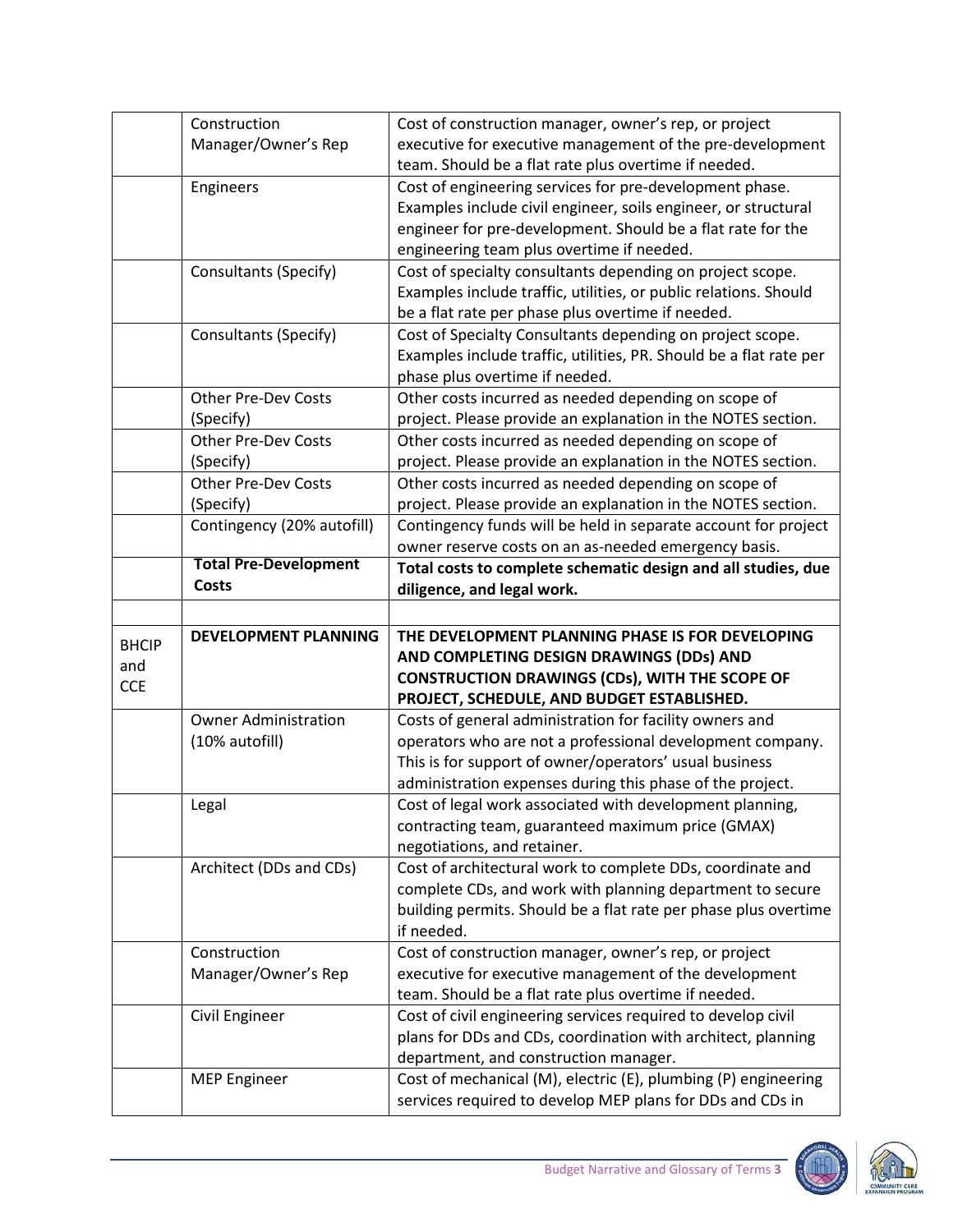|                                   |                                                   | coordination with architect, planning department,<br>construction manager, and owner.                                                                                                                                                                  |
|-----------------------------------|---------------------------------------------------|--------------------------------------------------------------------------------------------------------------------------------------------------------------------------------------------------------------------------------------------------------|
|                                   | <b>Structural Engineer</b>                        | Cost of structural engineering services required to develop<br>civil plans for DDs and CDs, coordination with architect,<br>planning department, and construction manager.                                                                             |
|                                   | Consultants (Specify)                             | Cost of specialty consultants depending on project scope.<br>Examples include interior design, lighting, landscaping,<br>waterproofing, etc. Should be a flat rate per phase plus<br>overtime if needed.                                               |
|                                   | Consultants (Specify)                             | Cost of specialty consultants depending on project scope.<br>Examples include interior design, lighting, landscaping,<br>waterproofing, etc. Should be a flat rate per phase plus<br>overtime if needed.                                               |
|                                   | <b>Other Dev Planning Costs</b><br>(Specify)      | Other costs incurred as needed depending on scope of<br>project. Please provide an explanation in the NOTES section.                                                                                                                                   |
|                                   | <b>Other Dev Planning Costs</b><br>(Specify)      | Other costs incurred as needed depending on scope of<br>project. Please provide an explanation in the NOTES section.                                                                                                                                   |
|                                   | <b>Other Dev Planning Costs</b><br>(Specify)      | Other costs incurred as needed depending on scope of<br>project. Please provide an explanation in the NOTES section.                                                                                                                                   |
|                                   | Contingency (20% autofill)                        | Contingency funds will be held in separate account for project<br>owner reserve costs on an as-needed emergency basis                                                                                                                                  |
|                                   | <b>Total Development</b><br><b>Planning Costs</b> | Total costs to complete DDs and CDs and all studies, due<br>diligence, and legal work.                                                                                                                                                                 |
|                                   |                                                   |                                                                                                                                                                                                                                                        |
|                                   |                                                   |                                                                                                                                                                                                                                                        |
| <b>BHCIP</b><br>and<br><b>CCE</b> | <b>LAND</b><br><b>COSTS/ACQUISITION</b>           | THE LAND COSTS/ACQUISITION PHASE IS FOR DUE<br>DILIGENCE AND ACQUISITION OF LAND AND/OR EXISTING<br><b>STRUCTURES. (Associated costs for Due Diligence are listed</b>                                                                                  |
|                                   | <b>Owner Administration (2%</b><br>autofill)      | above.)<br>Costs of general administration for facility owners and<br>operators who are not a professional development company.<br>This is for support of owner/operators' usual business<br>administration expenses during this phase of the project. |
|                                   | Land Cost or Value                                | Cost of land or existing buildings. If land or buildings are<br>donated, enter the value based on a professional appraisal to<br>determine the percent of match.                                                                                       |
|                                   | Demolition                                        | Cost of tearing down existing structures after acquisition.                                                                                                                                                                                            |
|                                   | Legal                                             | Cost of legal work associated with acquisition, title review,<br>due diligence, buyer negotiations, and retainer.                                                                                                                                      |
|                                   | <b>Broker Fee</b>                                 | Costs of standard real estate broker commissions, approx<br>2%-3% of purchase price.                                                                                                                                                                   |
|                                   | <b>Appraisal Fee</b>                              | Costs of professional appraisal of property value and<br>recommendation of purchase price.<br>Cost of construction manager, owner's rep, or project                                                                                                    |

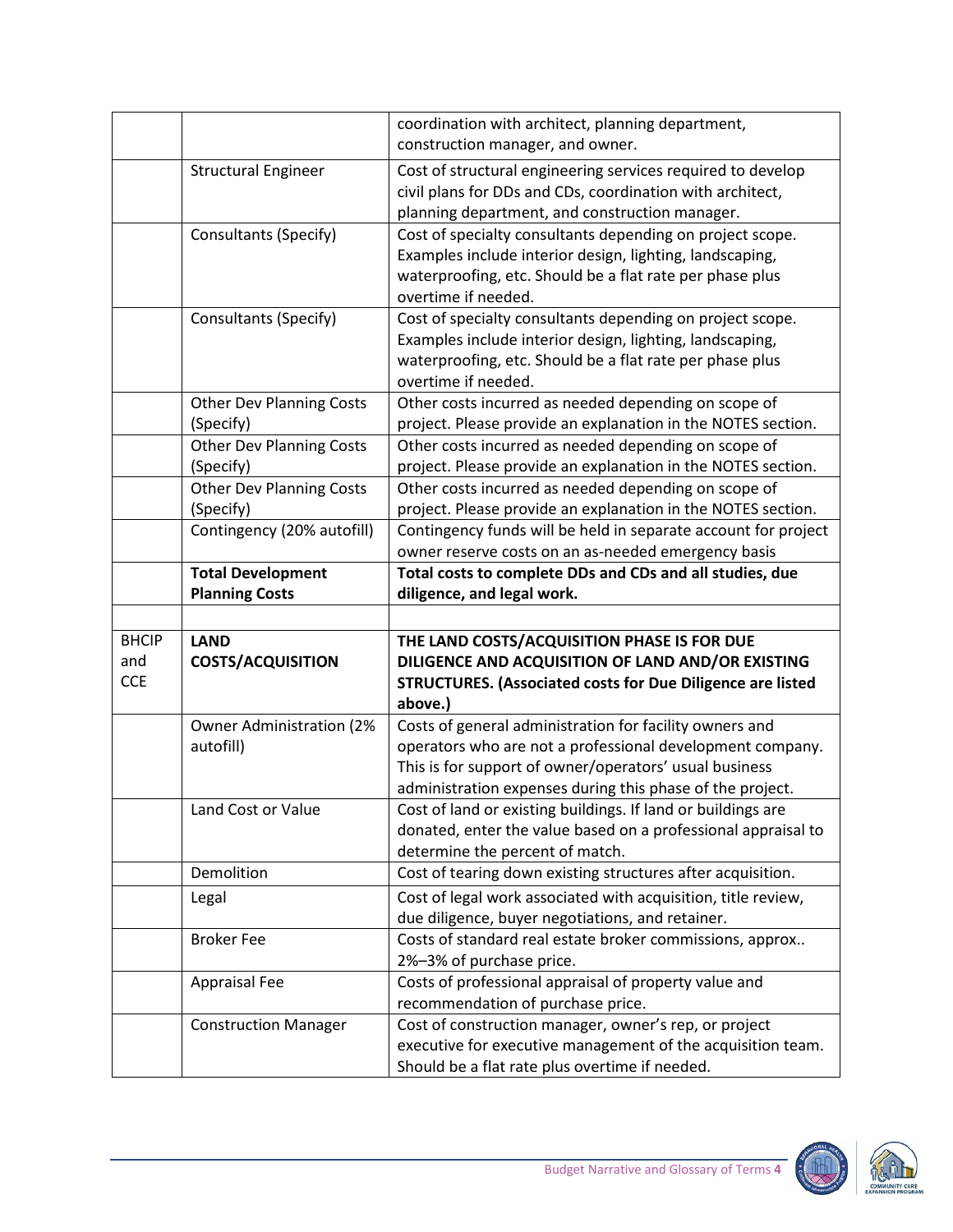|              | <b>Closing Costs</b>               | Closing costs associated with title insurance, closing process, |
|--------------|------------------------------------|-----------------------------------------------------------------|
|              |                                    | taxes, and fees.                                                |
|              | Land Lease Rent                    | As needed depending on scope of project. Please provide         |
|              | Prepayment                         | explanation in NOTES section, if needed.                        |
|              | Contingency (5% autofill)          | Contingency funds will be held in separate account for project  |
|              |                                    | owner reserve costs on an as-needed emergency basis             |
|              | <b>Total Land Costs</b>            | Total cost to acquire land or existing buildings. Or, if        |
|              |                                    | donated, for match % requirement based on professional          |
|              |                                    | appraisal.                                                      |
|              | <b>Existing Improvements</b>       | If the acquired site has existing structures that will remain,  |
|              | Value (for Match)                  | what is their match value as determined by a professional       |
|              |                                    | appraisal?                                                      |
|              | Off-Site Improvements              | Cost of known off-site improvements required for project        |
|              |                                    | scope. TBD, as needed. Please provide an explanation in the     |
|              |                                    | NOTES section.                                                  |
|              | <b>Total Acquisition Costs</b>     | Total costs to acquire land or existing buildings, any          |
|              |                                    | appraised match value, and off-site improvements.               |
|              |                                    |                                                                 |
| <b>BHCIP</b> | <b>REHABILITATION</b>              | THE REHABILITATION PHASE IS FOR COMPLETING DESIGN               |
| and          |                                    | <b>BUILD AND ADMINISTERING REHABILITATION OF EXISTING</b>       |
| <b>CCE</b>   |                                    | <b>STRUCTURES.</b>                                              |
|              |                                    |                                                                 |
|              | <b>Owner Administration (5%</b>    | Costs of general administration for facility owners and         |
|              | autofill)                          | operators who are not a professional development company.       |
|              |                                    | This is for support of owner/operators' usual business          |
|              |                                    | administration expenses during this phase of the project.       |
|              | Legal                              | Cost of legal work associated with rehabilitation oversight,    |
|              |                                    | contracting, negotiations, and retainer.                        |
|              | Construction                       | Cost of construction manager, owner's rep, or project           |
|              | Manager/Owner's Rep                | executive for executive management of the rehab and             |
|              |                                    | development team. Should be flat rate plus overtime if          |
|              |                                    | needed.                                                         |
|              | Site Work (Materials and           | Cost of civil engineering services required to rehabilitate     |
|              | Labor)                             | structures, land, foundations, etc.                             |
|              | Hard Costs (Materials and          | Cost of general contractor's (GC) hard cost estimates, bid, and |
|              | Labor)                             | contract. The legal team should negotiate a GMAX contract.      |
|              | General                            | Cost of GC's overhead, indirects, insurance, administration,    |
|              | Conditions/Requirements            | and requirements to complete rehabilitation.                    |
|              | <b>Contractor Profit</b>           | GC's profit must be clearly stated outside of Hard Costs &      |
|              |                                    | General Conditions/Requirements per federal requirements        |
|              |                                    | of cost plus fee bids.                                          |
|              | <b>Prevailing Wages</b>            | Cost of administering prevailing wage compliance, or cost of    |
|              | Administration                     | hiring a prevailing wage consultant.                            |
|              | <b>General Liability Insurance</b> | Insurance premiums based on actual quotes for project size.     |
|              |                                    | These must meet or exceed state and federal minimum             |
|              |                                    | requirements.                                                   |

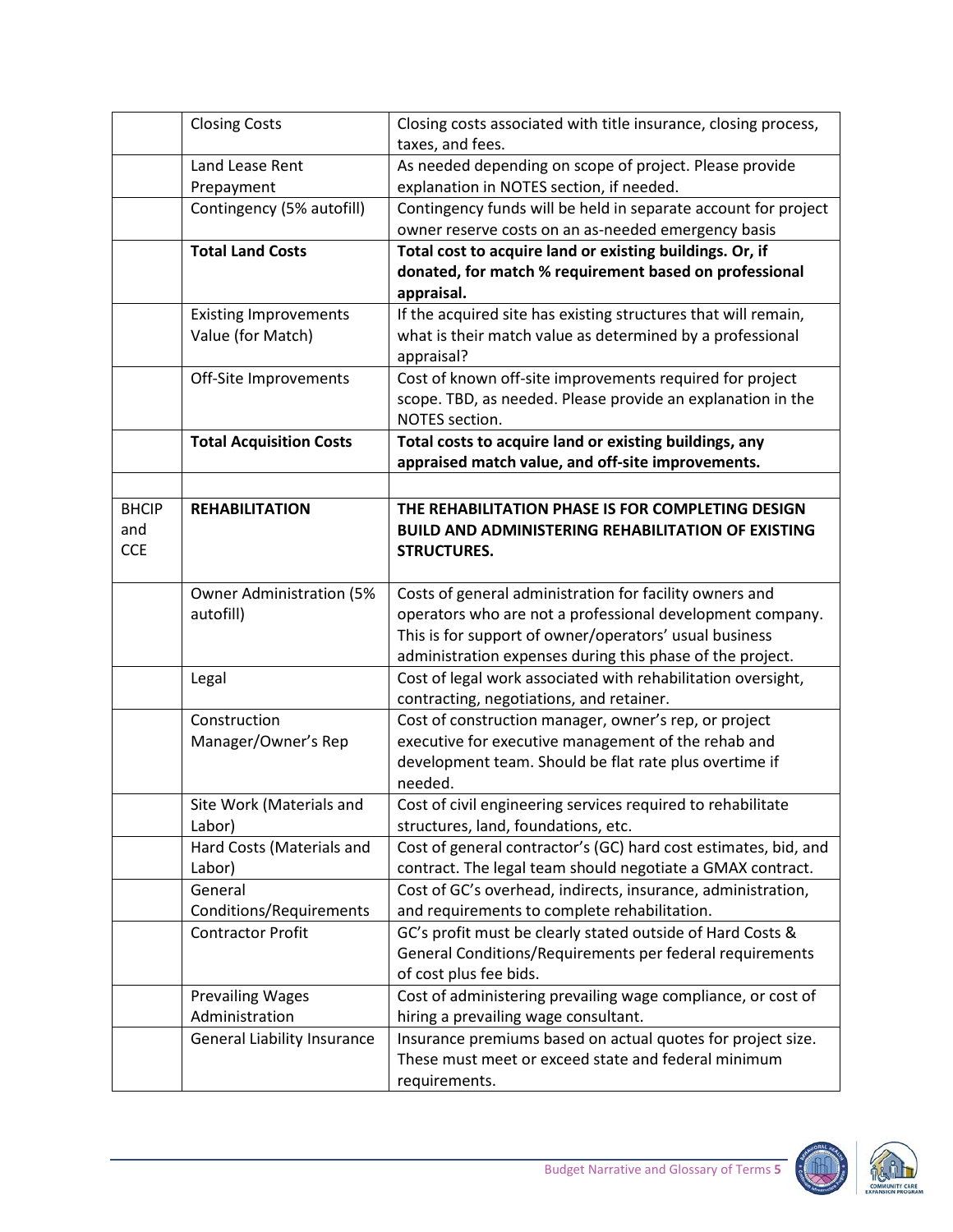|                                   | <b>Relocation Costs</b>                      | Costs of developing and implementing a relocation plan for<br>existing clients/patients currently housed in a facility on the<br>site.                                                                                                      |
|-----------------------------------|----------------------------------------------|---------------------------------------------------------------------------------------------------------------------------------------------------------------------------------------------------------------------------------------------|
|                                   | Project Inspection                           | Costs of site inspections by the funding agency, local<br>inspectors, and/or specialist inspectors such as waterproofing,<br>etc.                                                                                                           |
|                                   | Signage and Marketing                        | Costs associated with designing, constructing, and installing<br>project signage and marketing onsite.                                                                                                                                      |
|                                   | Furniture/Fixtures/Equipm<br>ent (FFE)       | Cost of building interior FFE necessary for standard operations<br>depending on project scope.                                                                                                                                              |
|                                   | <b>Urban Greening</b>                        | Cost of design and installation of green features such as extra<br>landscaping, public open space, community gardens, or water<br>features such as ponds and streams. Info here:<br>https://resources.ca.gov/grants/urban-greening          |
|                                   | <b>Other Rehabilitation:</b><br>(Specify)    | Other costs incurred as needed depending on scope of<br>project. Please provide an explanation in the NOTES section.                                                                                                                        |
|                                   | <b>Other Rehabilitation:</b><br>(Specify)    | Other costs incurred as needed depending on scope of<br>project. Please provide an explanation in the NOTES section.                                                                                                                        |
|                                   | <b>Other Rehabilitation:</b><br>(Specify)    | Other costs incurred as needed depending on scope of<br>project. Please provide an explanation in the NOTES section.                                                                                                                        |
|                                   | Owner's Contingency (20%<br>autofill)        | Contingency funds will be held in separate account for project<br>owner reserve costs on an as-needed emergency basis.                                                                                                                      |
|                                   | <b>Total Rehabilitation Costs</b>            | Total costs to design, administer, construct, and commission<br>rehabilitation of existing structures.                                                                                                                                      |
|                                   |                                              |                                                                                                                                                                                                                                             |
| <b>BHCIP</b><br>and<br><b>CCE</b> | <b>NEW CONSTRUCTION</b>                      | THE NEW CONSTRUCTION PHASE IS FOR ADMINISTERING<br>THE FORMATION OF NEW STRUCTURES AND BUILDING<br>THEM.                                                                                                                                    |
|                                   | <b>Owner Administration (5%</b><br>autofill) | Costs of general administration for facility owners and<br>operators who are not a professional development company.<br>This is for support of owner/operators' usual business<br>administration expenses during this phase of the project. |
|                                   | Legal                                        | Cost of legal work associated with new construction oversight,<br>contracting, negotiations, and retainer.                                                                                                                                  |
|                                   | Construction<br>Manager/Owner's Rep          | Cost of construction manager, owner's rep, or project<br>executive for executive management of the construction and<br>development team. Should be flat rate plus overtime if<br>needed.                                                    |
|                                   |                                              |                                                                                                                                                                                                                                             |
|                                   | Site Work (Materials and<br>Labor)           | Cost of civil engineering services required to construct<br>structures, land, foundations, etc.                                                                                                                                             |
|                                   | Hard Costs (Materials and<br>Labor)          | Cost of GC's hard cost estimates, bid, and contract. The legal<br>team should negotiate a GMAX contract.                                                                                                                                    |

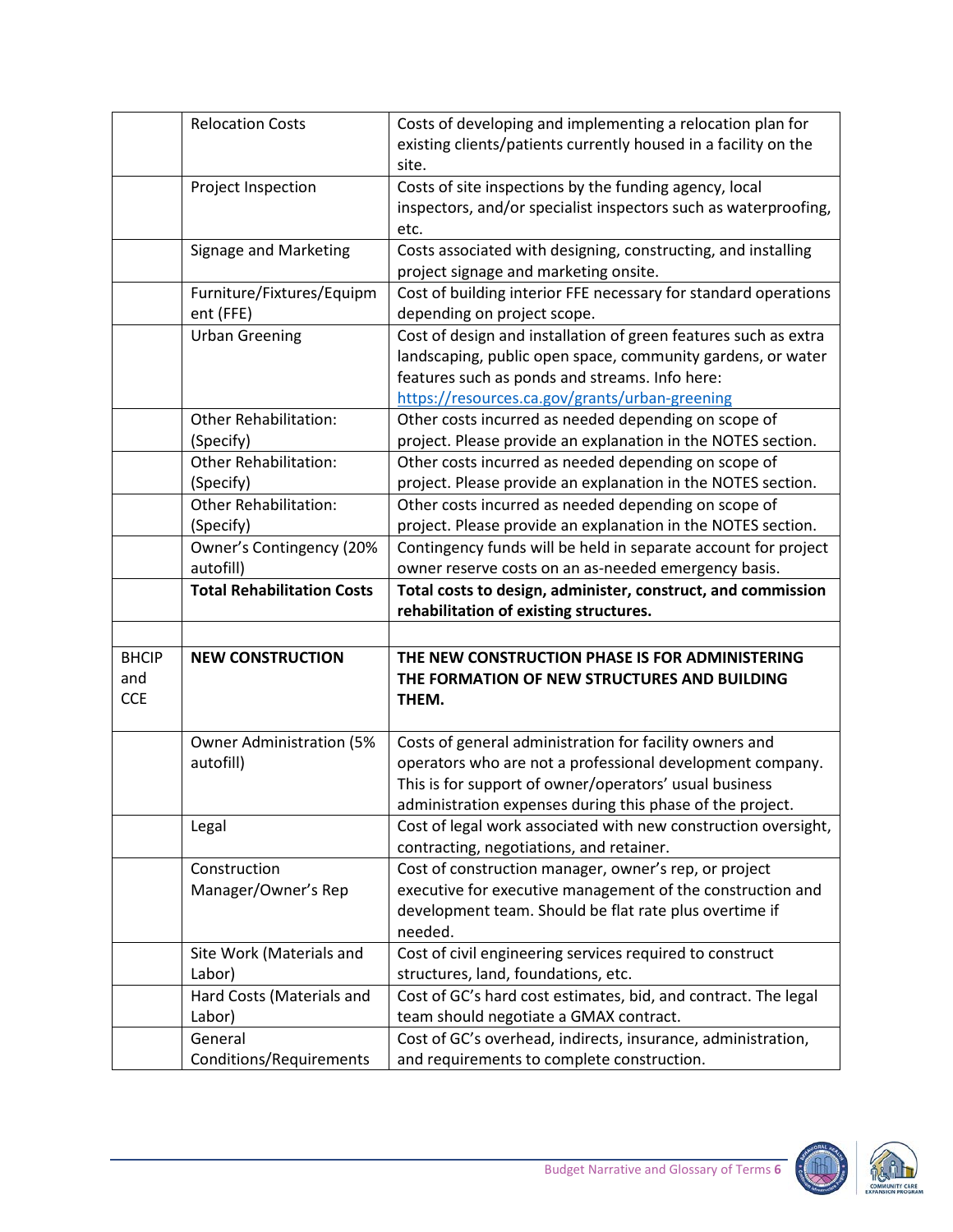|              | <b>Contractor Profit</b>           | GC's profit must be clearly stated outside of Hard Costs &<br>General Conditions/Requirements per federal requirements |
|--------------|------------------------------------|------------------------------------------------------------------------------------------------------------------------|
|              |                                    | of cost plus fee bids.                                                                                                 |
|              | <b>Prevailing Wages</b>            | Cost of administering prevailing wage compliance, or cost of                                                           |
|              | Administration                     | hiring a prevailing wage consultant.                                                                                   |
|              | <b>General Liability Insurance</b> | Insurance premiums based on actual quotes for project size.                                                            |
|              |                                    | These must meet or exceed state and federal minimum                                                                    |
|              |                                    | requirements.                                                                                                          |
|              | Project Inspection                 | Costs of site inspections by the funding agency, local                                                                 |
|              |                                    | inspectors, and/or specialist inspectors such as waterproofing,                                                        |
|              |                                    | etc.                                                                                                                   |
|              | Furniture/Fixtures/Equipm          | Cost of building interior FFE necessary for standard operations                                                        |
|              | ent (FFE)                          | depending on project scope.                                                                                            |
|              | Signage & Marketing                | Costs associated with designing, constructing, and installing                                                          |
|              |                                    | project signage and marketing onsite.                                                                                  |
|              | <b>Urban Greening</b>              | Cost of design and installation of green features such as extra                                                        |
|              |                                    | landscaping, public open space, community gardens, or water                                                            |
|              |                                    | features such as ponds and streams. Info here:                                                                         |
|              |                                    | https://resources.ca.gov/grants/urban-greening                                                                         |
|              | <b>Other New Construction:</b>     | Other costs incurred as needed depending on scope of                                                                   |
|              | (Specify)                          | project. Please provide an explanation in the NOTES section.                                                           |
|              | <b>Other New Construction:</b>     | Other costs incurred as needed depending on scope of                                                                   |
|              | (Specify)                          | project. Please provide an explanation in the NOTES section.                                                           |
|              | <b>Other New Construction:</b>     | Other costs incurred as needed depending on scope of                                                                   |
|              | (Specify)                          | project. Please provide an explanation in the NOTES section.                                                           |
|              | <b>Other New Construction:</b>     | Other costs incurred as needed depending on scope of                                                                   |
|              | (Specify)                          | project. Please provide an explanation in the NOTES section.                                                           |
|              | <b>Other New Construction:</b>     | Other costs incurred as needed depending on scope of                                                                   |
|              | (Specify)                          | project. Please provide an explanation in the NOTES section.                                                           |
|              | Owner's Contingency (20%           | Contingency funds will be held in separate account for project                                                         |
|              | autofill)                          | owner reserve costs on an as-needed emergency basis.                                                                   |
|              | <b>Total New Construction</b>      | Total costs to manage, administer, construct, and                                                                      |
|              | Costs                              | commission the complete construction of new structures.                                                                |
|              |                                    |                                                                                                                        |
| <b>BHCIP</b> | <b>CONSTRUCTION PERMITS</b>        | THIS BUDGET SECTION DESCRIBES ALL COSTS ASSOCIATED                                                                     |
| and          | & FEES                             | WITH GAINING PERMITS, PERMISSIONS, AND APPROVALS                                                                       |
| <b>CCE</b>   |                                    | TO START BUILDING AND COMPLETE CONSTRUCTION.                                                                           |
|              |                                    |                                                                                                                        |
|              | <b>Owner Administration</b>        | Costs of general administration for facility owners and                                                                |
|              | (10% autofill)                     | operators who are not a professional development company.                                                              |
|              |                                    | This is for support of owner/operators' usual business                                                                 |
|              |                                    | administration expenses during this phase of the project.                                                              |
|              | <b>Bond Premium or</b>             | Cost of the bonding premium might range from 1 percent to 2                                                            |
|              | <b>Subcontractor Default</b>       | percent of the project price. This cost is passed on to the                                                            |
|              | Insurance (SDI)                    | owner in the form of higher bids. For contractors, bonds can                                                           |
|              |                                    | be difficult to obtain.                                                                                                |

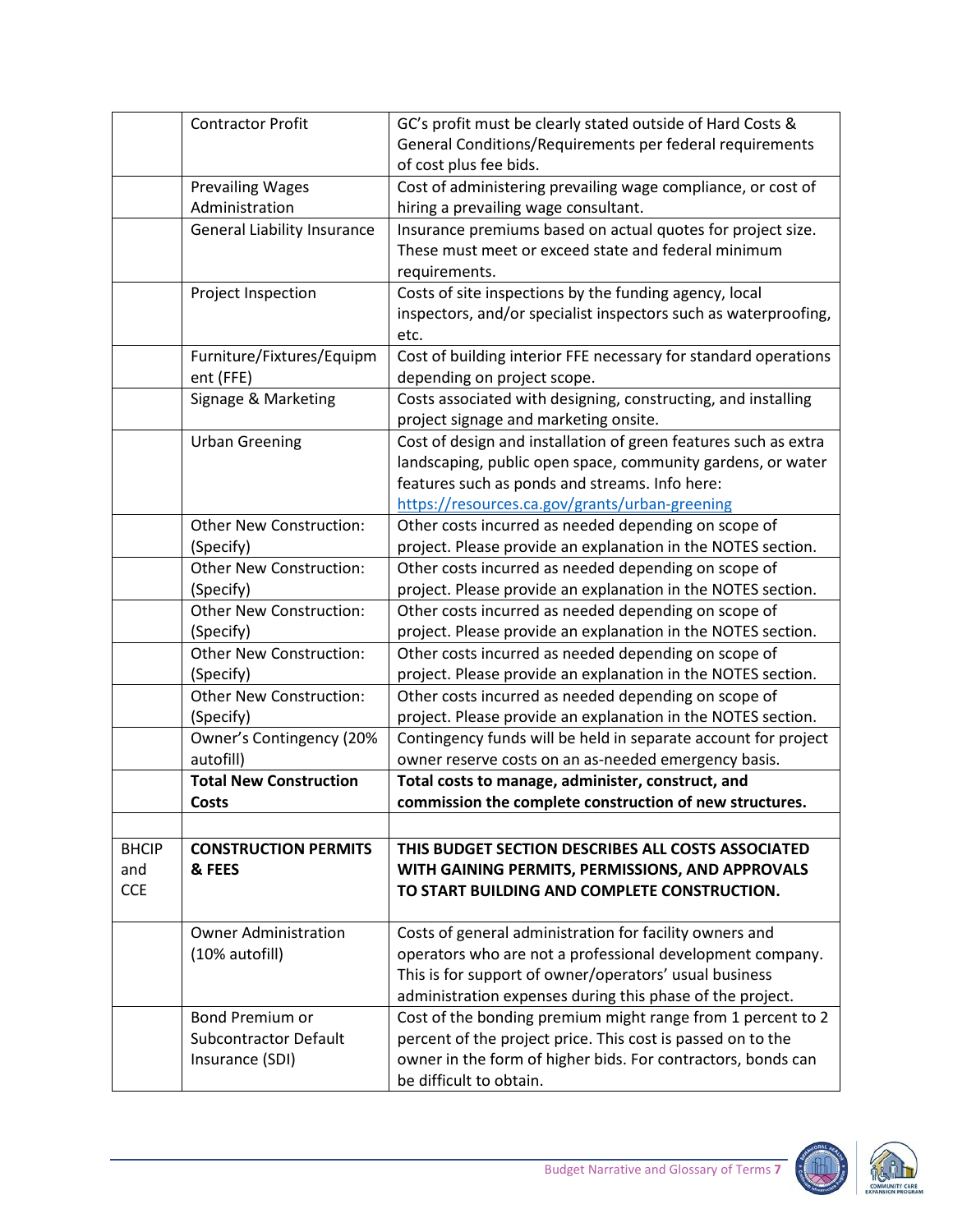|              | Builder's Risk Insurance     | Cost of specialized property insurance that helps protect      |
|--------------|------------------------------|----------------------------------------------------------------|
|              |                              | buildings under construction. Having a properly structured     |
|              |                              | builder's risk insurance policy is crucial.                    |
|              | Title and Recording          | Recording fees are set by the county, not the title company,   |
|              |                              | to cover the cost of entering deeds and mortgages into the     |
|              |                              | land records.                                                  |
|              | <b>Permit Fees</b>           | Cost of building plan review and approval by planning          |
|              |                              | department. A building permit fee is based on the cost of the  |
|              |                              | building work and the county's planning department staff vs.   |
|              |                              | outside consultant fees.                                       |
|              | Local Development Impact     | An impact fee is separate from a tax or special assessment. It |
|              | Fees                         | is an additional fee attached to a project's approval, charged |
|              |                              | by a local government agency to offset some or all of the cost |
|              |                              | incurred by public facilities due to the impact of the         |
|              |                              | development project.                                           |
|              | <b>Employment Reporting</b>  | Cost of administering the accounting and state reporting for   |
|              |                              | prevailing wages requirements, per California Labor Code       |
|              |                              | section 1720.                                                  |
|              | <b>Other Construction</b>    | Other costs incurred as needed depending on scope of           |
|              | Permits & Fees (Specify)     | project. Please provide an explanation in the NOTES section.   |
|              | <b>Other Construction</b>    | Other costs incurred as needed depending on scope of           |
|              | Permits & Fees (Specify)     | project. Please provide an explanation in the NOTES section.   |
|              | <b>Other Construction</b>    | Other costs incurred as needed depending on scope of           |
|              | Permits & Fees (Specify)     | project. Please provide an explanation in the NOTES section.   |
|              | Owner's Contingency (10%     | Contingency funds will be held in separate account for project |
|              | autofill)                    | owner reserve costs on an as-needed emergency basis.           |
|              |                              |                                                                |
|              | <b>Total Construction</b>    | Total costs to manage, administer, and gain all permits and    |
|              | <b>Permits &amp; Fees</b>    | approvals required to start and complete construction or       |
|              |                              | rehabilitation.                                                |
|              |                              |                                                                |
| <b>BHCIP</b> | <b>RESERVES</b>              | THIS BUDGET SECTION DESCRIBES SET-ASIDE RESERVE                |
| and          |                              | <b>FUNDS REQUESTED FOR REHABILITATION AND RELOCATION</b>       |
| <b>CCE</b>   |                              | (AS NEEDED, BASED ON SCOPE).                                   |
|              |                              |                                                                |
|              | <b>Operating Reserves</b>    | Money that an organization appropriates in case budgeted op    |
|              | (Rehabilitation)             | erating expenses are insufficient to cover actual ongoing      |
|              |                              | business expenses incurred during rehabilitation of existing   |
|              |                              | facility.                                                      |
|              | <b>Transition Reserves</b>   | Monies in reserve in aggregate for expenses and capital        |
|              | (Relocation & Move-In)       | expenditures of a one-time nature that are involved in the     |
|              |                              | post-closing transition back into a facility.                  |
|              | <b>Total Reserves Amount</b> | Total costs in reserve account to cover unforeseen costs       |
|              |                              | associated with ongoing costs during renovation or             |
|              |                              | relocation move-in process back into renovated facility.       |

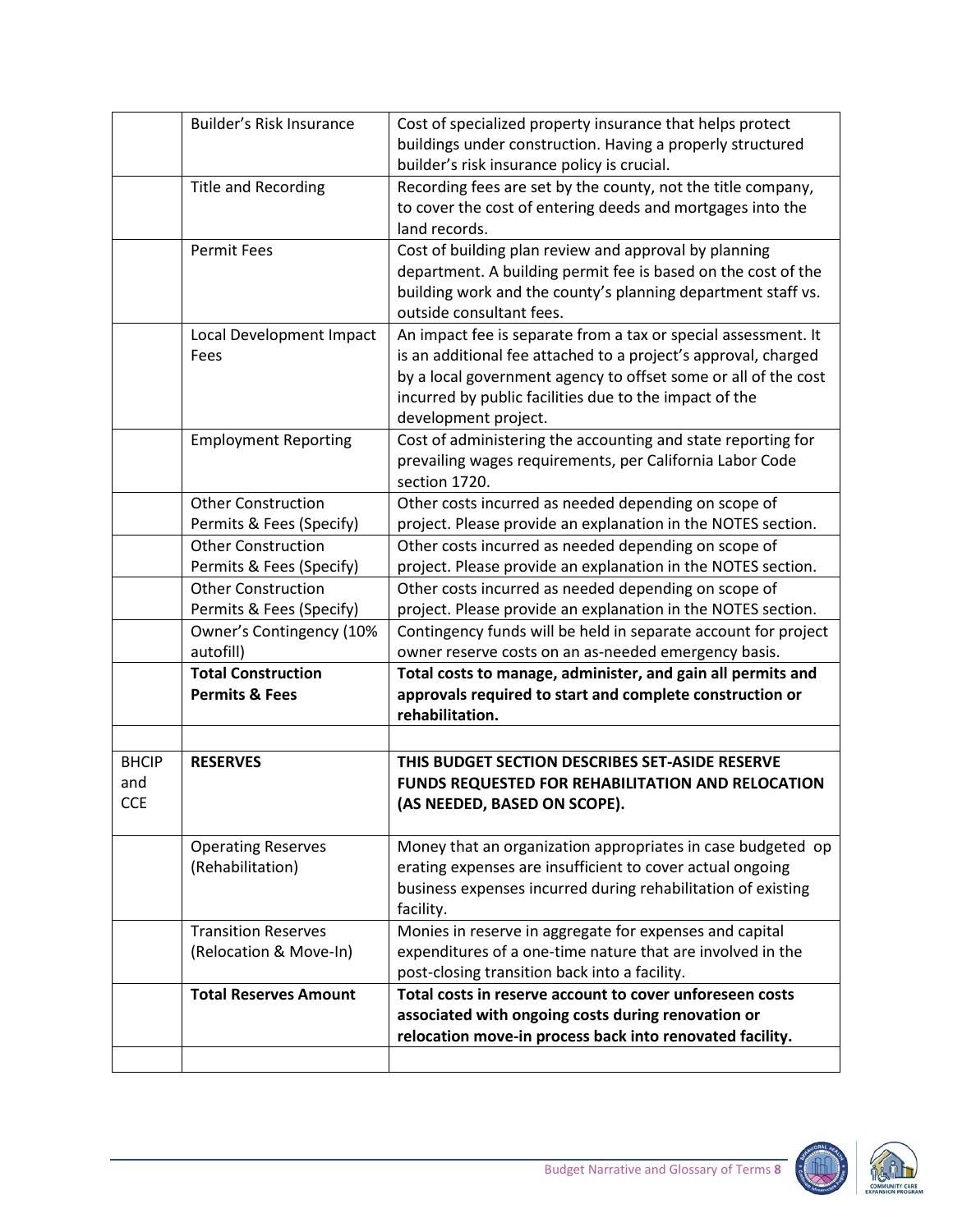| <b>BHCIP</b> | <b>OTHER PROJECT COSTS</b>       | THIS BUDGET SECTION DESCRIBES ALL OTHER PROJECT                                      |
|--------------|----------------------------------|--------------------------------------------------------------------------------------|
| and          |                                  | <b>COSTS</b>                                                                         |
| <b>CCE</b>   |                                  |                                                                                      |
|              |                                  |                                                                                      |
|              | Post-Construction                | Cost of professional quality assurance (QA) to verify the                            |
|              | Commissioning                    | construction is safe, efficient, and operation ready.                                |
|              | Marketing/PR/                    | Costs associated with project needs for public relations and                         |
|              | Communications                   | marketing of upcoming services or stakeholder                                        |
|              |                                  | communications.                                                                      |
|              | Move-in fees                     | Costs associated with moving into a new or rehabilitated                             |
|              |                                  | facility, including any final costs of relocation, operations set-                   |
|              |                                  | up, or interior design needs.                                                        |
|              | Accounting/Reimbursable          | Cost of extraneous reimbursable direct expenses per                                  |
|              |                                  | California Labor C section 1720.                                                     |
|              | Other Costs: (Specify)           | Costs of various necessary expenditures or losses incurred by                        |
|              |                                  | employees as defined in California Labor Code section 2802.                          |
|              | Other Costs: (Specify)           | Costs of various necessary expenditures or losses incurred by                        |
|              |                                  | employees as defined in California Labor Code section 2802.                          |
|              | Other Costs: (Specify)           | Costs of various necessary expenditures or losses incurred by                        |
|              |                                  | employees as defined in California Labor Code section 2802.                          |
|              | Other Costs: (Specify)           | Costs of various necessary expenditures or losses incurred by                        |
|              |                                  | employees as defined in California Labor Code section 2802.                          |
|              | Owner's Contingency (10%         | Contingency funds will be held in separate account for project                       |
|              | autofill)                        | owner reserve costs on an as-needed emergency basis.                                 |
|              | <b>Total Other Project Costs</b> | Total other project costs to manage, administer, and finalize                        |
|              |                                  | acquisition, construction, or rehabilitation.                                        |
| <b>BHCIP</b> |                                  |                                                                                      |
| and          | <b>DEVELOPER COSTS</b>           | THIS BUDGET SECTION DESCRIBES THE COSTS OF A<br>PROFESSIONAL DEVELOPMENT CORPORATION |
| <b>CCE</b>   |                                  |                                                                                      |
|              |                                  |                                                                                      |
|              | Developer Overhead               | Corporation's expense incurred to support the business while                         |
|              |                                  | not being directly related to costs of management and                                |
|              |                                  | administration of development project.                                               |
|              | Consultants/Processing           | Costs associated with specialized independent consultants                            |
|              | Agents                           | hired by the development corporation to complete the                                 |
|              |                                  | project.                                                                             |
|              | <b>Project Administration</b>    | Costs associated with direct project administration and                              |
|              |                                  | management.                                                                          |
|              | <b>Other Developer Costs:</b>    | Other costs incurred as needed. Please provide an                                    |
|              | (Specify)                        | explanation in the NOTES section.                                                    |
|              | <b>Total Developer Costs</b>     | Total costs associated with development corporation's                                |
|              |                                  | operations, management and administration of the project.                            |
|              |                                  |                                                                                      |
|              |                                  |                                                                                      |
|              |                                  |                                                                                      |